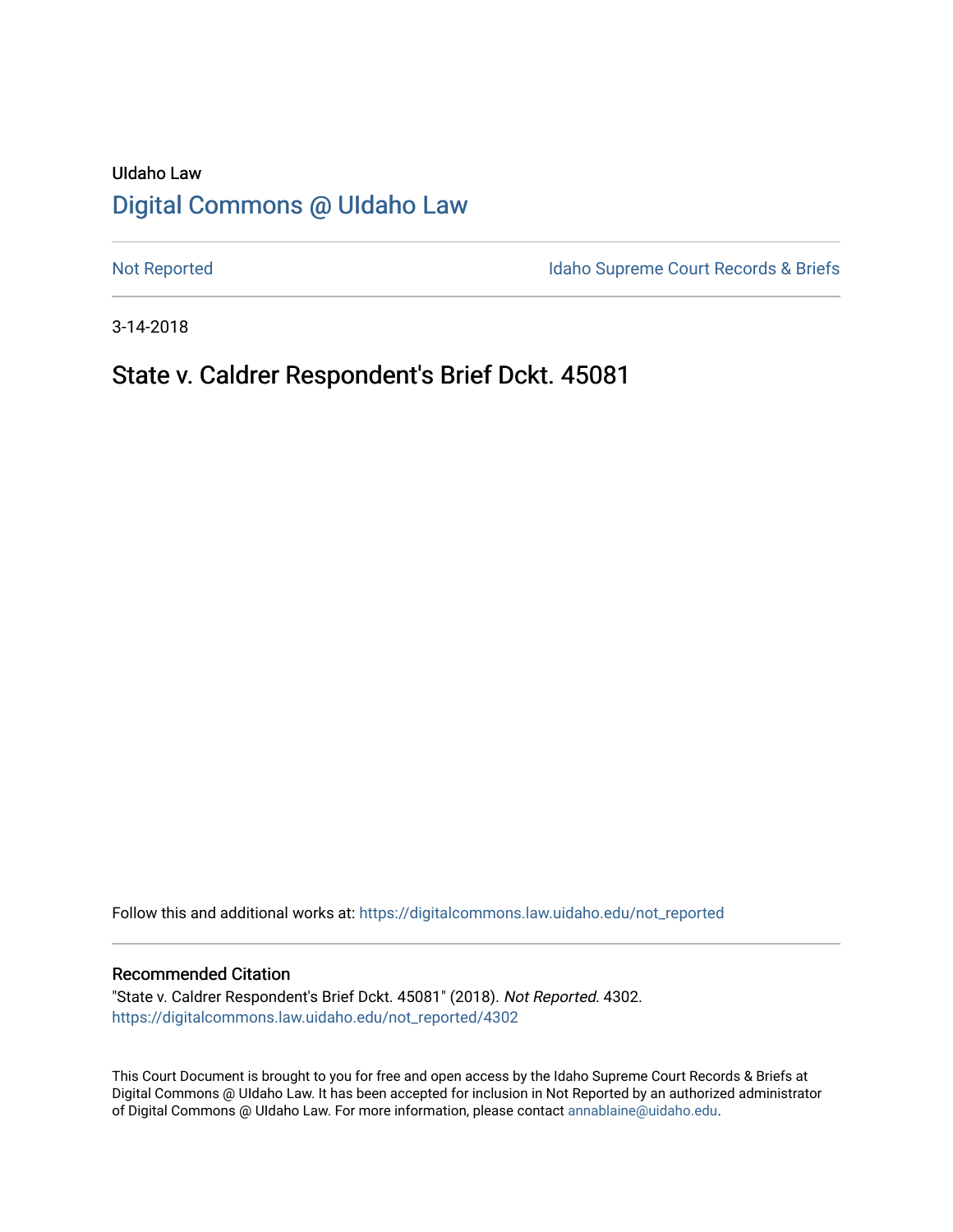#### **IN THE SUPREME COURT OF THE STATE OF IDAHO**

**) ) ) ) ) ) ) ) ) )**

**STATE OF IDAHO, Plaintiff-Respondent, v.** 

**DALE FRANCIS CALDRER,** 

**Defendant-Appellant.**

**No. 45081** 

**Ada County Case No. CR-FE-2016-2977** 

### **BRIEF OF RESPONDENT** \_\_\_\_\_\_\_\_\_\_\_\_\_\_\_\_\_\_\_\_\_\_\_\_

\_\_\_\_\_\_\_\_\_\_\_\_\_\_\_\_\_\_\_\_\_\_\_\_

**APPEAL FROM THE DISTRICT COURT OF THE FOURTH JUDICIAL DISTRICT OF THE STATE OF IDAHO, IN AND FOR THE COUNTY OF ADA**

\_\_\_\_\_\_\_\_\_\_\_\_\_\_\_\_\_\_\_\_\_\_\_\_

**HONORABLE RICHARD D. GREENWOOD District Judge**

\_\_\_\_\_\_\_\_\_\_\_\_\_\_\_\_\_\_\_\_\_\_\_\_

**LAWRENCE G. WASDEN Attorney General State of Idaho**

**PAUL R. PANTHER Deputy Attorney General Chief, Criminal Law Division**

**JOHN C. McKINNEY Deputy Attorney General Criminal Law Division P. O. Box 83720 Boise, Idaho 83720-0010 (208) 334-4534** 

**ATTORNEYS FOR PLAINTIFF-RESPONDENT** **ANDREA W. REYNOLDS Deputy State Appellate Public Defender 322 E. Front St., Ste. 570 Boise, Idaho 83702 (208) 334-2712** 

**ATTORNEY FOR DEFENDANT-APPELLANT**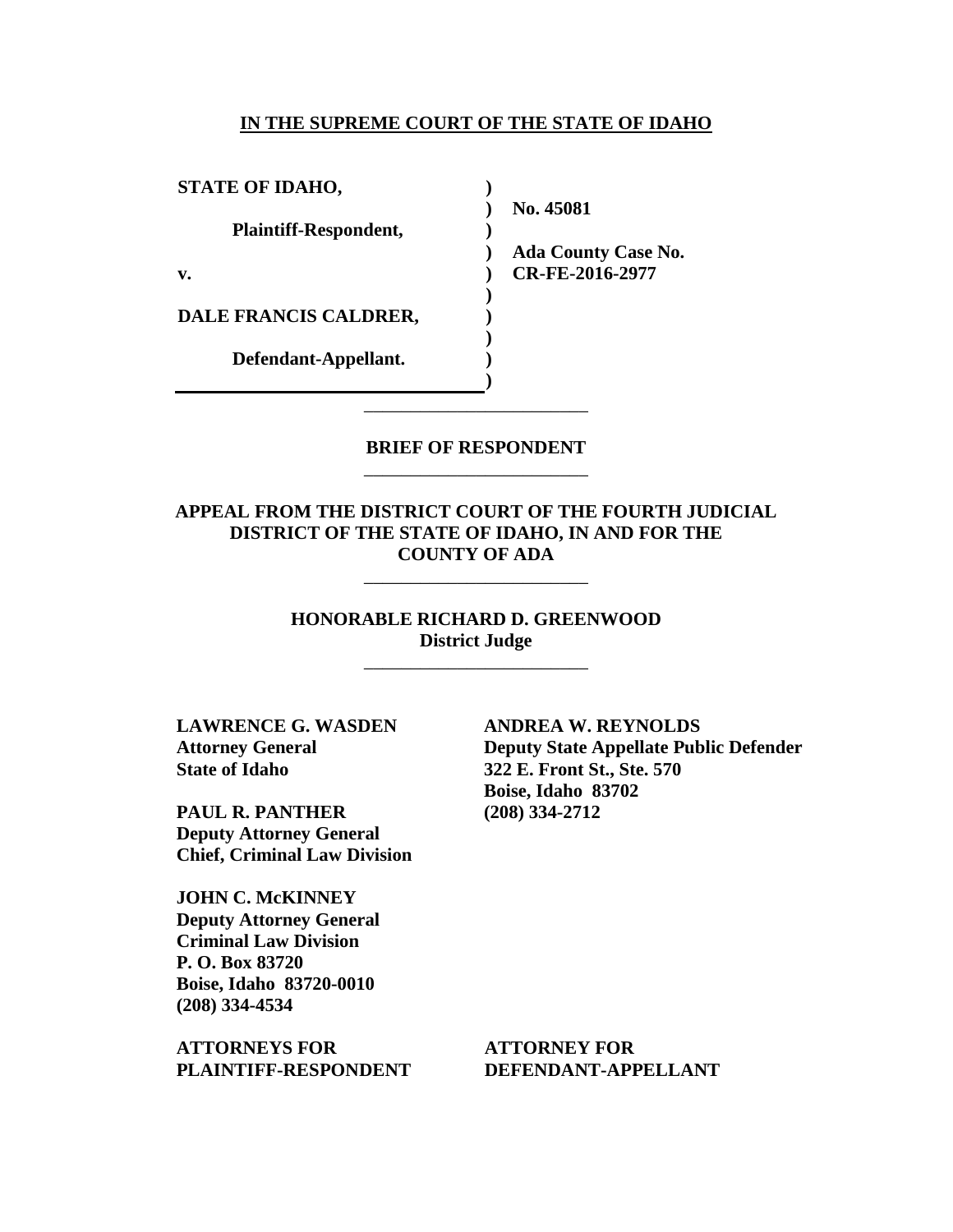# **TABLE OF CONTENTS**

|                | Caldrer Has Failed To Show That The District Court Did<br>Not Make A Ruling On Whether He Demonstrated Good                                            |
|----------------|--------------------------------------------------------------------------------------------------------------------------------------------------------|
| $\mathsf{A}$ . |                                                                                                                                                        |
| <b>B.</b>      |                                                                                                                                                        |
| $C$ .          | The District Court Ruled That Caldrer Did Not Show<br>Good Cause For The Untimely Filing Of His Motion                                                 |
| D.             | The District Court's Denial Of Caldrer's Suppression<br>Motion Should Be Affirmed On The Alternative<br>Ground That He Failed To Notice His Motion For |
|                |                                                                                                                                                        |
|                |                                                                                                                                                        |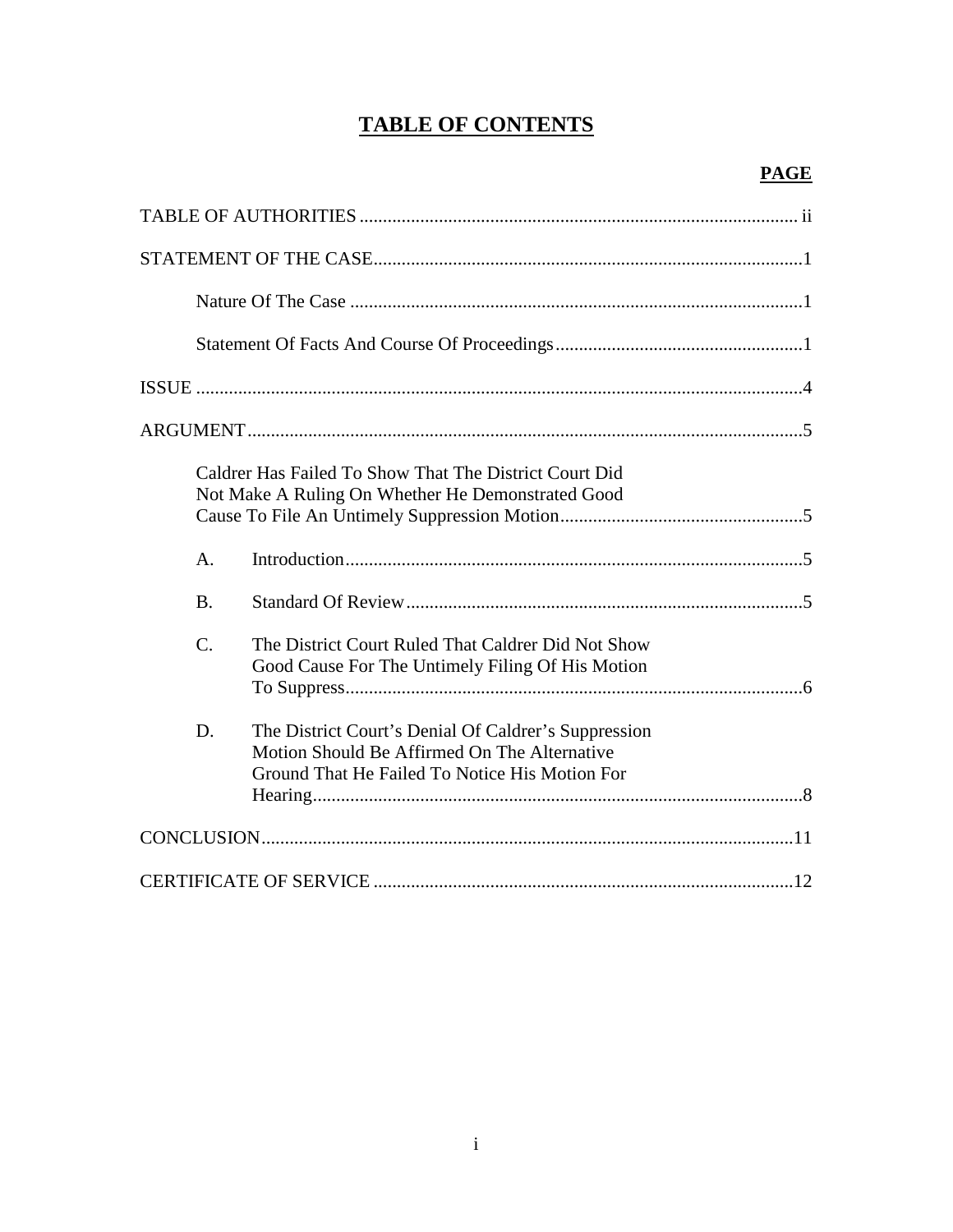# **TABLE OF AUTHORITIES**

| <b>CASES</b>                                                                       | <b>PAGE</b> |
|------------------------------------------------------------------------------------|-------------|
| Bettwieser v. New York Irrigation Dist., 154 Idaho 317, 297 P.3d 1134 (2013) 9, 10 |             |
|                                                                                    |             |
|                                                                                    |             |
|                                                                                    |             |
|                                                                                    |             |
|                                                                                    |             |
| <b>RULES</b>                                                                       |             |

|--|--|--|--|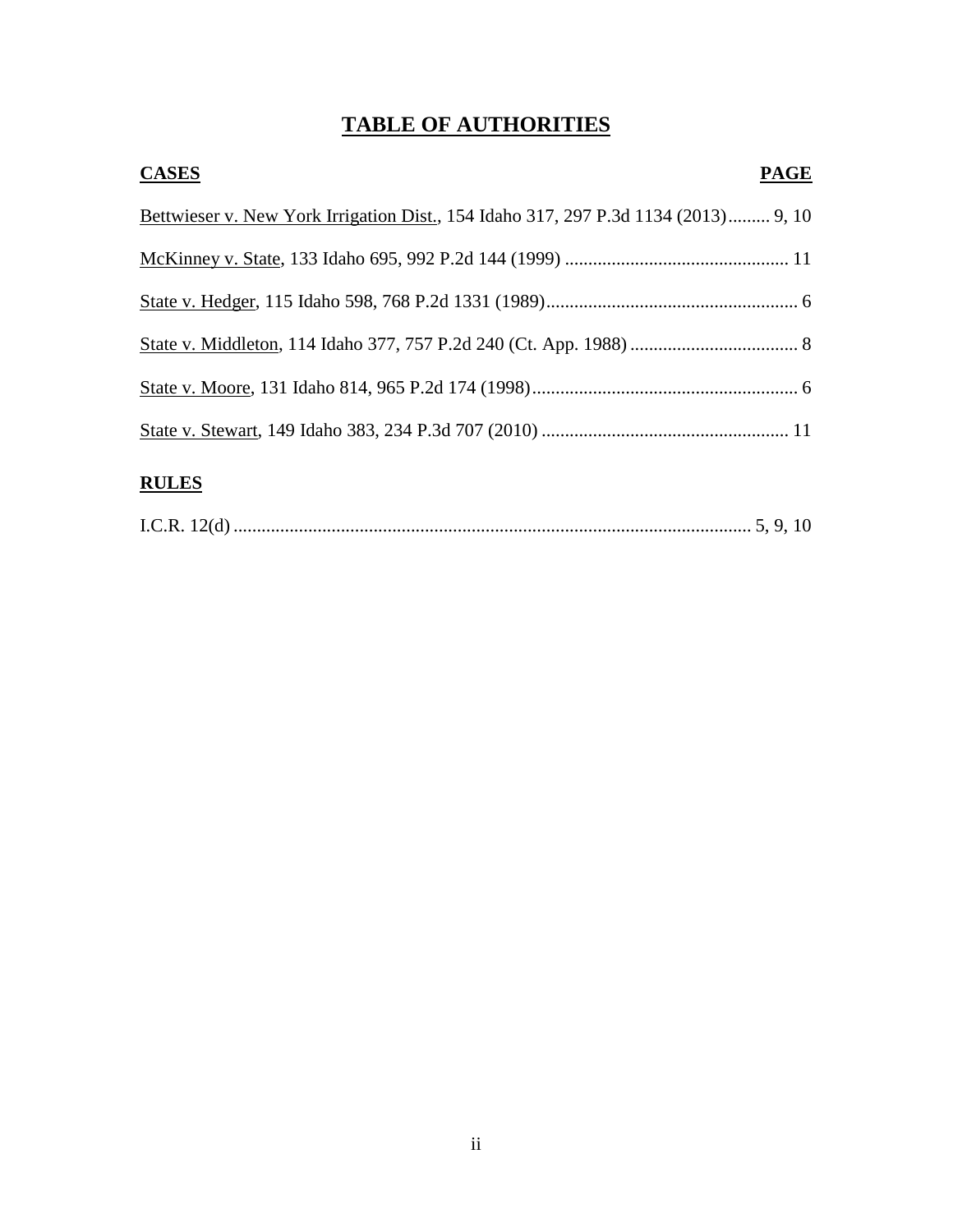#### STATEMENT OF THE CASE

#### Nature Of The Case

Dale Francis Caldrer appeals from the judgment of conviction for enticement of a child through the internet (etc.), sexual abuse of a child under the age of sixteen years, and disseminating material harmful to minors, following a jury trial, claiming the district court erred in not making a ruling on whether there was "good cause" or "excusable neglect" for the untimely filing of his motion to suppress.

#### Statement Of Facts And Course Of Proceedings

In 2016, the state filed an Indictment charging Caldrer with Enticement of a Child through the Use of the Internet or Other Communication Device (Count I), Sexual Abuse of a Child under the Age of Sixteen (16) Years (Count II), and Disseminating Material Harmful to Minors (misdemeanor) (Count III). (R., pp.22-24.) The state subsequently charged Caldrer in an Information Part II with being a persistent violator of the law. (R., pp.37-39.) On April 5, 2016, Caldrer entered a plea of "not guilty." (R., pp.36, 40.) While Caldrer was represented by appointed counsel, the district court issued a Scheduling Order setting a jury trial to commence on August 29, 2016. (R., pp.40-43.)

On August 9, 2016, a private attorney entered a Notice of Appearance on Caldrer's behalf (R., pp.62-63), and at a hearing a week later, he informed the district court that he had not received discovery and was not prepared to go to trial (R., p.69). However, the district court ordered that the jury trial would proceed as originally scheduled. (Id.) At a hearing held on August 23, 2016, six days before the scheduled trial, defense counsel renewed his request to continue the trial, which was granted – the court re-set the jury trial for January 30, 2017. (R., pp.77-80.)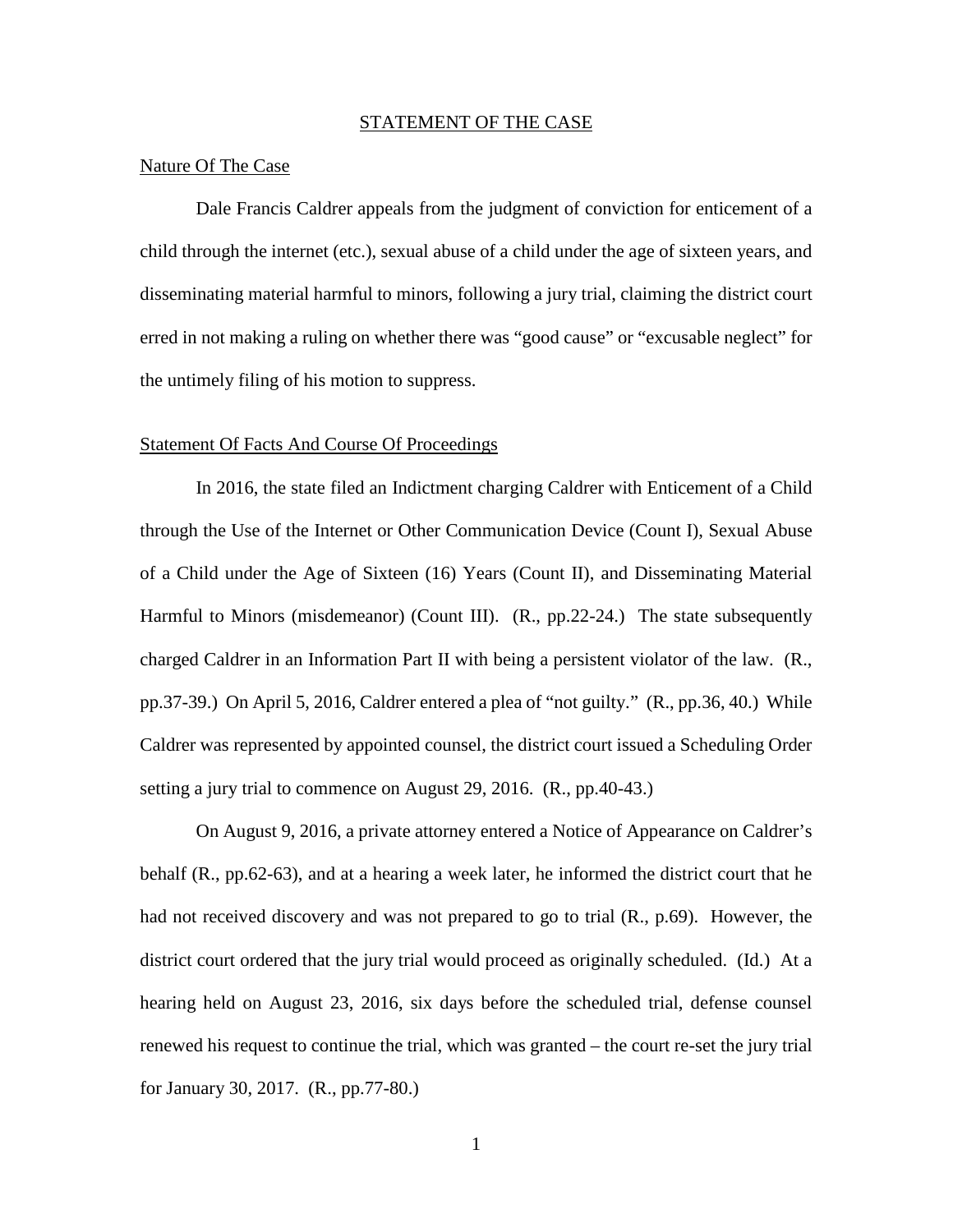On December 27, 2016, Caldrer filed a Motion to Suppress, seeking suppression of statements he made while in custody. (R., pp.89-92.) The state filed a response in which it objected to the suppression motion being heard, arguing it was untimely under Idaho Criminal Rule 12(b), and that Caldrer failed to show "cause why a motion filed one month before trial should be heard." (R., pp.93-99.) During the pre-trial conference, after the prosecutor told the court that Caldrer's attorney's explanation for the late filing did not rise "to good cause under the law," the judge said he would make a ruling at some point, but not then. (Tr., p.20, Ls.12-18.)

On the first day of trial, Caldrer's counsel asked the judge to "give a ruling as to why this suppression motion was not heard." (Tr., p.24, Ls.3-17.) The judge answered:

 Well, I thought I had, Mr. Smith. But just to make the record clear, I declined to hear it for two reasons: First, it was untimely. And that led to the second reason which was I literally did not have time on my calendar because of my trial schedule and my other schedule to hear the motion. So that was the ruling that I thought I had given at the pretrial conference. But just in case, it is further of record.

 $(Tr., p.24, L.18 - p.25, L.2.)$  The prosecutor then interjected:

And, Your Honor, if I could just make some record, too. I would note that that motion to suppress was not ever noticed up, it wasn't timely, and then it was his job to show good cause. And he, at the last hearing, simply said he just didn't get around to it and it was late. He didn't give any good cause.

(Tr., p.25, Ls.10-17.) The judge replied, "Well, Mr. Dinger, I'll let the record stand on

that." (Tr., p.25, Ls.18-19.)

After four days of trial, the jury convicted Caldrer on all three Counts of the

Indictment, and Caldrer admitted the persistent violator allegation. (R., pp.181-183; Tr.,

p.939, L.2 - p.941, L.25.) The court imposed unified 25-year sentences with 10 years fixed

for Count I (Enticement of a Child (etc.) and Count II (Sexual Abuse of a Child (etc.), and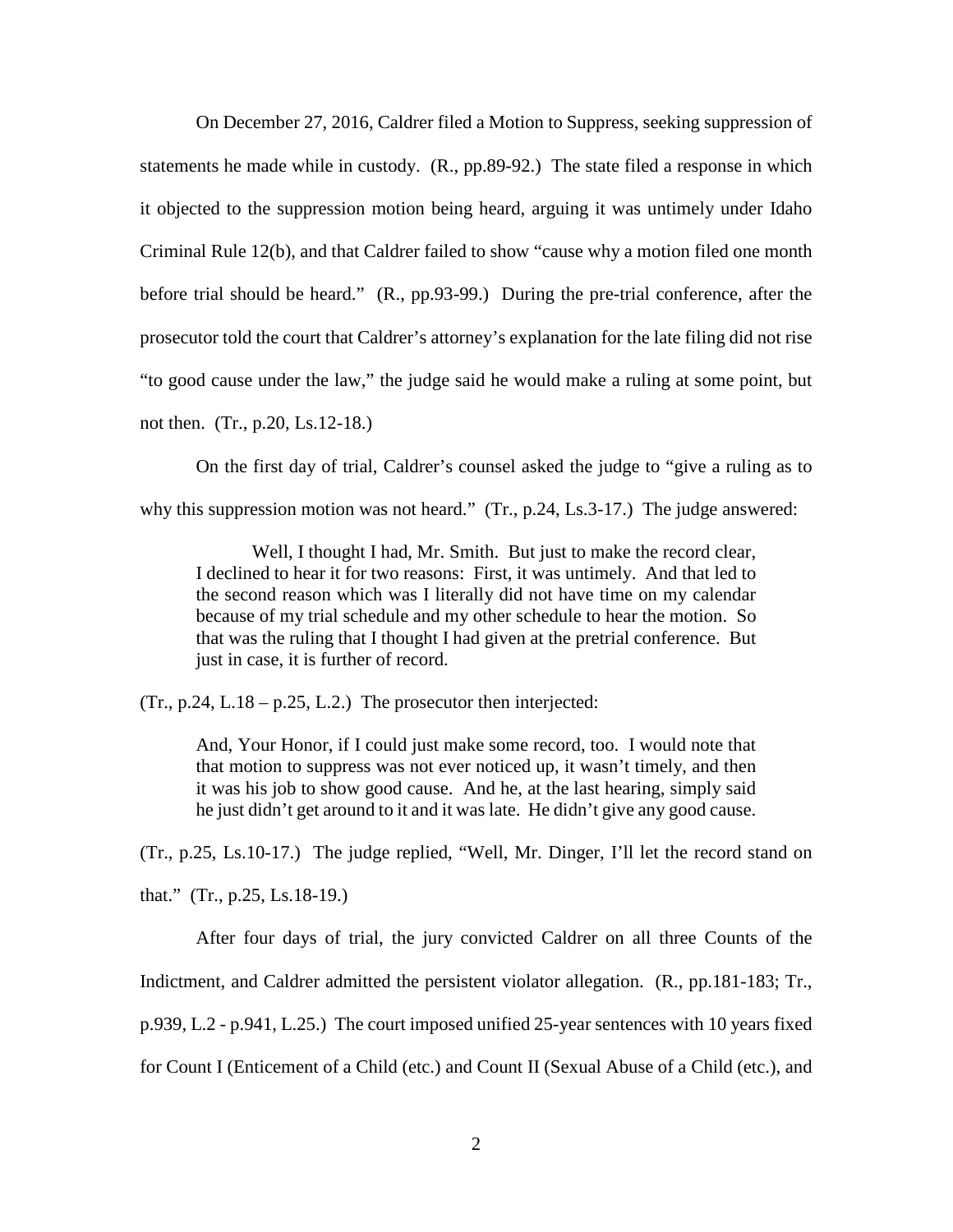one year (all fixed) for Count III (Disseminating Material Harmful to Minors). (R., pp.187-

191.) Caldrer filed a timely notice of appeal. (R., pp. 196-199.)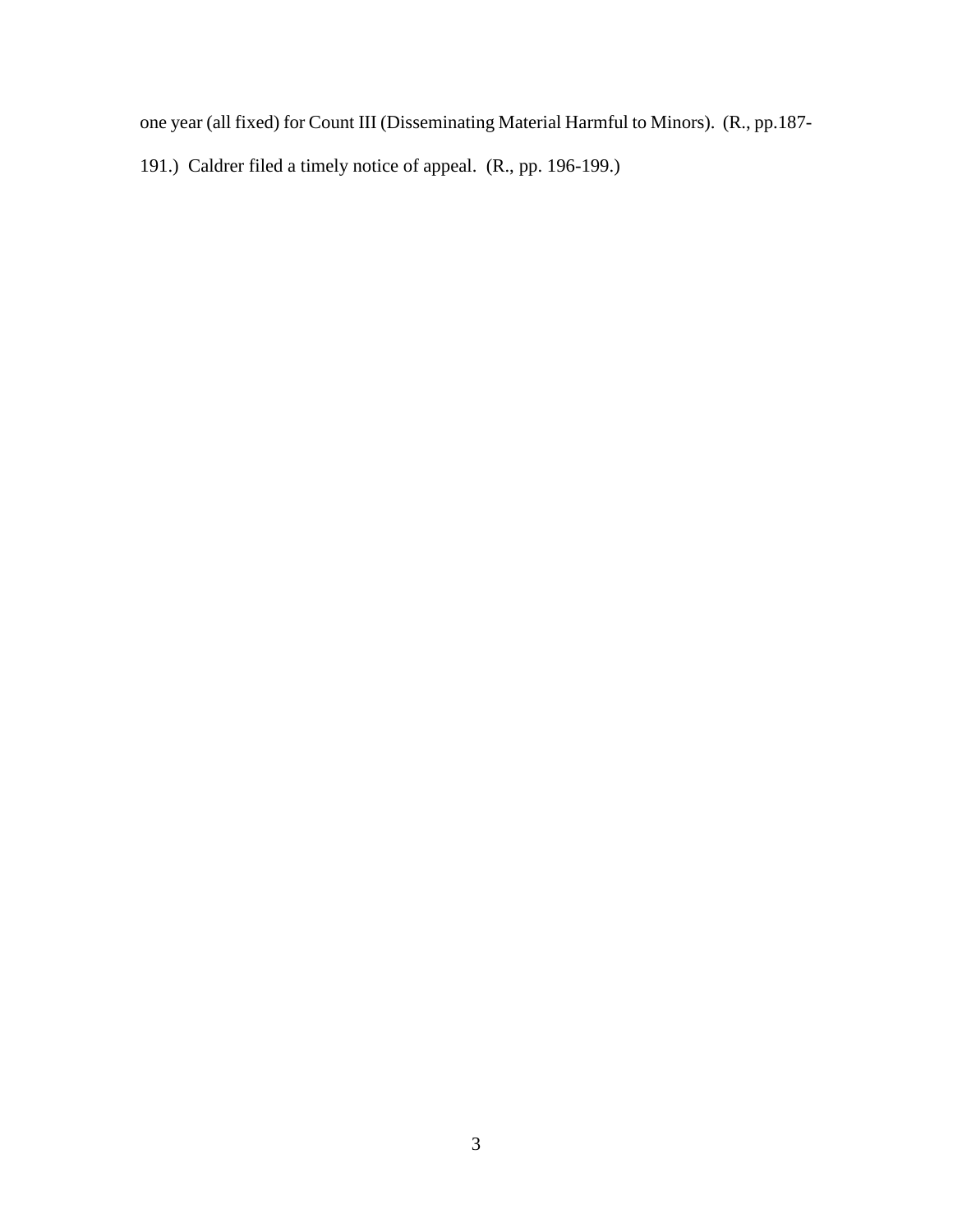#### ISSUE

Caldrer states the issue on appeal as:

Did the district court abuse its discretion when it refused to consider Mr. Caldrer's late-filed motion to suppress without ruling on whether Mr. Caldrer presented good cause or excusable neglect for the late filing?

(Appellant's Brief, p.4.)

The state rephrases the issue on appeal as:

Has Caldrer failed to show that the district court did not make a ruling on whether he demonstrated good cause to file an untimely suppression motion? Further, should the district court's denial of Caldrer's suppression motion be affirmed on the alternative ground that he failed to notice his motion for hearing?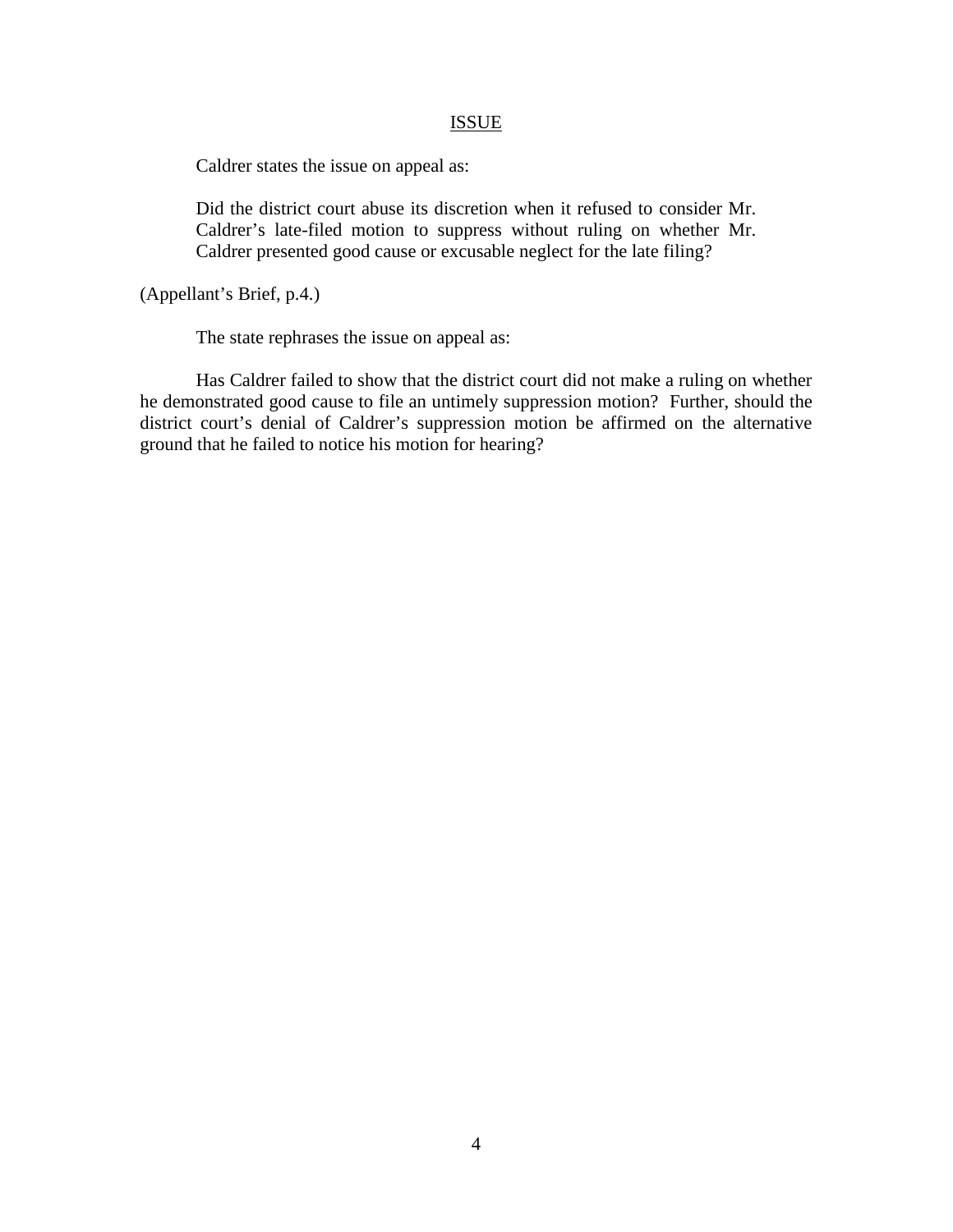#### ARGUMENT

## Caldrer Has Failed To Show That The District Court Did Not Make A Ruling On Whether He Demonstrated Good Cause To File An Untimely Suppression Motion

#### A. Introduction

Caldrer argues that "[t]he district court never ruled on whether [he] presented good cause or excusable neglect for the late filing, as required by Idaho Criminal Rule  $12(d)$  $12(d)$ [.]<sup>"1</sup> (Appellant's Brief, p.5.) He asks this Court to vacate his convictions and remand this case "to determine whether [he] presented good cause or excusable neglect for the late filing, and, if he presented good cause or excusable neglect, to hold a hearing on the motion and consider it on its merits." (Id.)

Caldrer's argument fails. The record shows the district court made the requisite factual finding regarding "good cause." Further, the court's denial of Caldrer's motion to suppress should be upheld on the alternative ground that he failed to notice his motion for hearing.

#### B. Standard Of Review

In reviewing a discretionary decision, the appellate court considers whether the district court (1) correctly perceived the issue as one of discretion, (2) acted within the boundaries of discretion and consistent with any applicable legal standards, and (3)

 $\overline{a}$ 

<span id="page-8-0"></span><sup>&</sup>lt;sup>1</sup> Idaho Criminal Rule 12(d) reads:

**Motion Date.** Motions under Rule 12(b) must be filed within 28 days after the entry of a plea of not guilty or seven days before trial whichever is earlier. In felony cases, motions under Rule 12(b) must be brought on for hearing within 14 days after filing or 48 hours before trial, whichever is earlier. The court may shorten or enlarge the time and, for good cause shown or for excusable neglect, may relieve a party of failure to comply with this rule.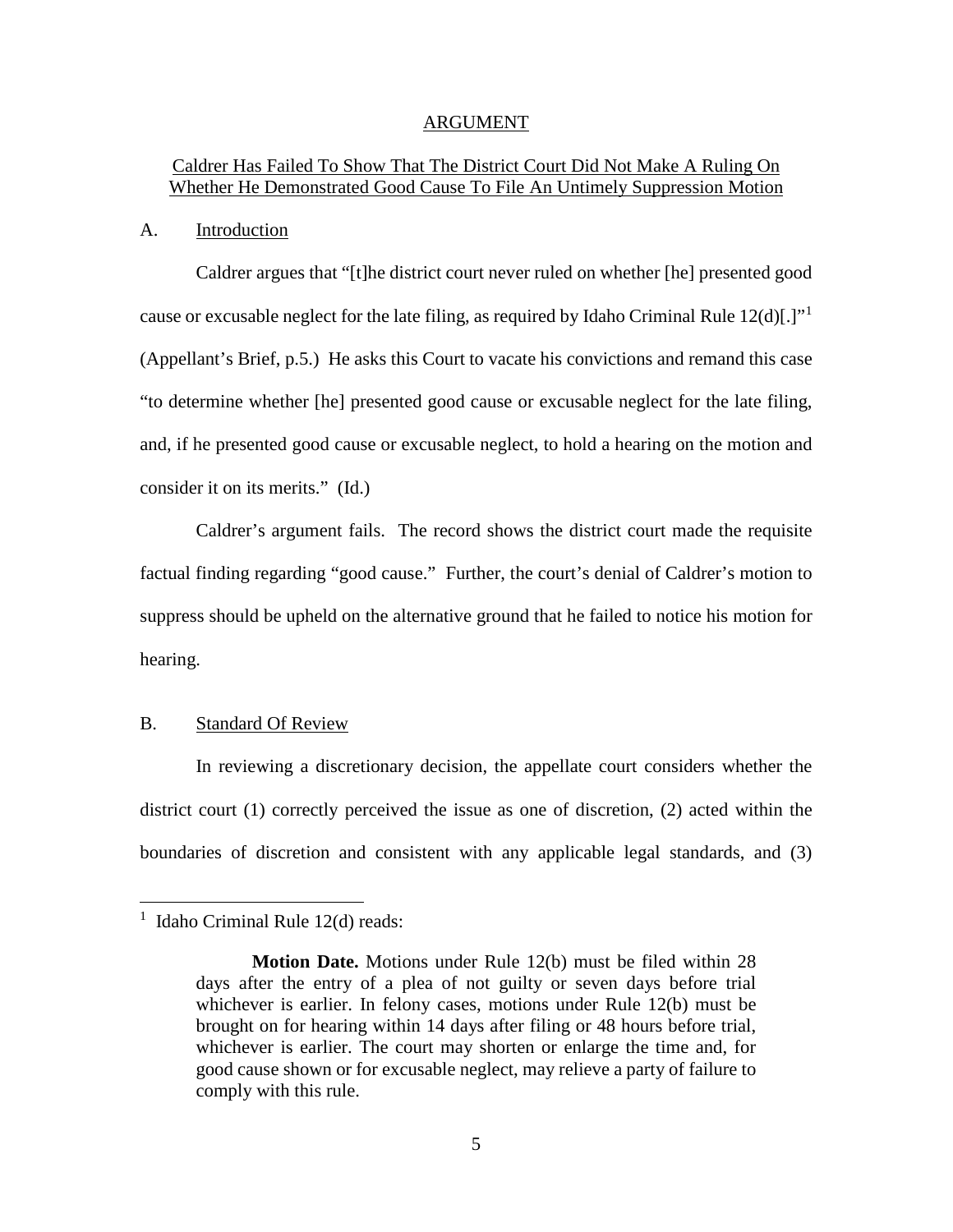exercised reason in reaching its decision. State v. Hedger, 115 Idaho 598, 600, 768 P.2d 1331, 1333 (1989). Interpretation of court rules is a question of law reviewed de novo. See State v. Moore, 131 Idaho 814, 821, 965 P.2d 174, 181 (1998).

## C. The District Court Ruled That Caldrer Did Not Show Good Cause For The Untimely Filing Of His Motion To Suppress

Caldrer claims that the district court did not "rule[] on whether [he] presented good cause or excusable neglect for the late filing" of his suppression motion, and that his case should be remanded for that purpose.<sup>[2](#page-9-0)</sup> (Appellant's Brief, p.5.) A review of the record disproves Caldrer's claim.

On December 27, 2016, more than eight months after entering his pleas, Caldrer filed a Motion to Suppress, seeking suppression of "statements made during the course of an interrogation of the Defendant while he was in custody in the Ada County Jail." (R., pp.89-92.) The state filed a response in which it objected to the suppression motion being heard, arguing it was untimely under Idaho Criminal Rule 12(b), and that Caldrer failed to show "cause why a motion filed one month before trial should be heard." (R., pp.93-99.) On December 30, 2016, Caldrer filed a Motion in Limine seeking to preclude the state from introducing certain evidence at trial. (R., pp.100-106.) During the January 17, 2017 pretrial conference, Caldrer's counsel told the court that after he filed the two motions, he "apparently . . . put the wrong case number on the motion for hearing[,]" and asked the court to hear the suppression motion on January 23, 2017. (Tr., p.11, Ls.6-22.)

 $\overline{a}$ 

<span id="page-9-0"></span><sup>2</sup> Caldrer only challenges whether the district court *made a ruling* on good cause or excusable neglect. He does not argue that he demonstrated, in the district court, good cause or excusable neglect for the untimely filing of his suppression motion. (See Appellant's Brief, pp.5-9.)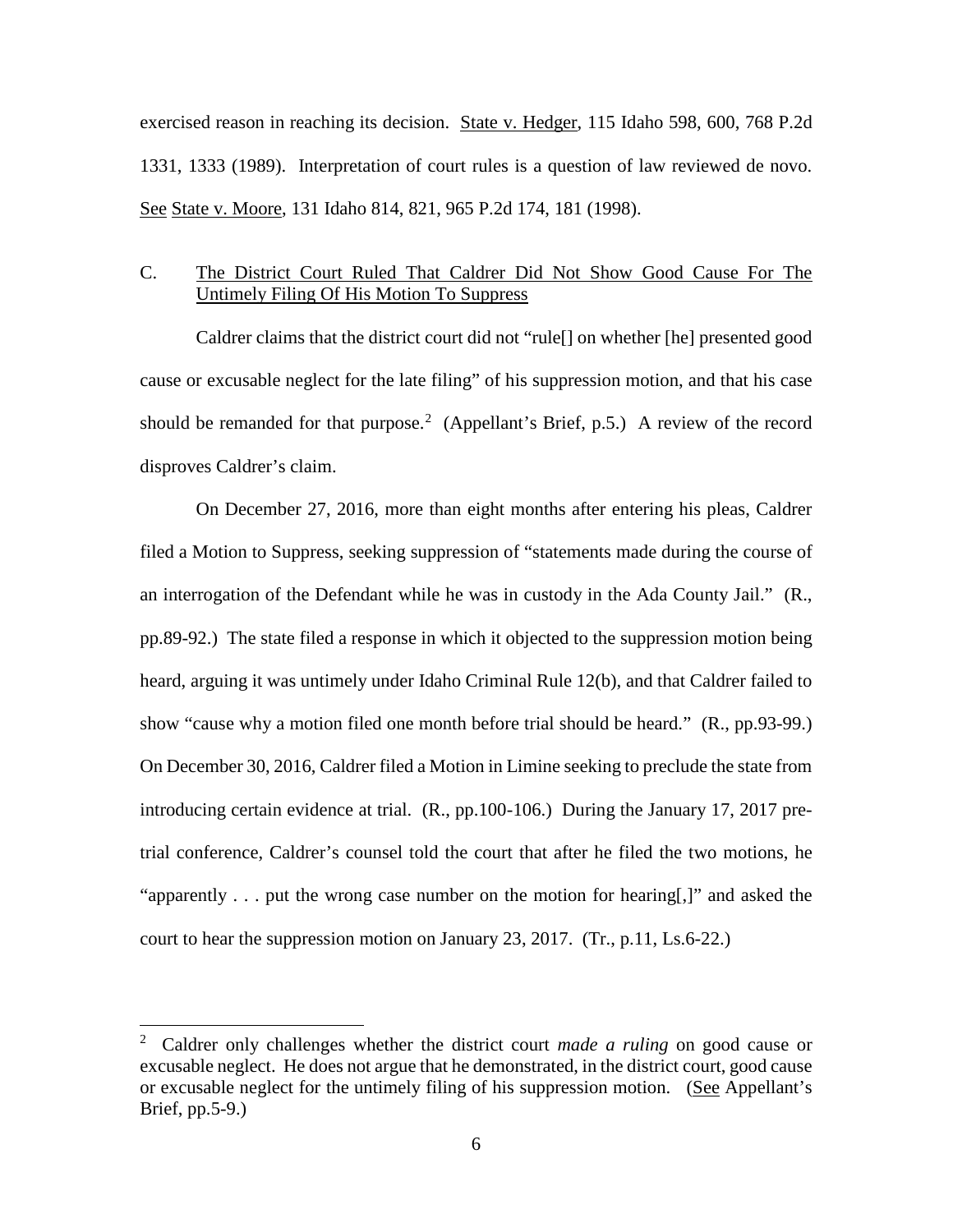When the judge asked Caldrer's counsel why he was so late in filing the motion to suppress, he responded:

 It's my fault, Your Honor. And I had done – I had done some legal research, and I'd gone over it with my client. And we came to the conclusion, after we discussed everything, [sic] that we need to go forward with that. The issue with it is  $-$  rather, is whether my client invoked his right to an attorney . . . .

(Tr., p.15, Ls.12-20.) The judge explained, "I don't know how we are going to hear the motion to suppress. I don't know how I am going to take testimony. I literally do not have time on my calendar . . . ." (Tr., p.20, Ls.2-8.) Shortly thereafter, the prosecutor said, "Your Honor, I would note that his explanation, I don't think, rises to good cause under the law, so I assume you just would not hear it." (Tr., p.20, Ls.12-15.) The judge replied that he would have to make a ruling on that at some point, but not then. (Tr., p.20, Ls.16- 18.) The judge concluded, "your motion is untimely and I am not going to be able to hear it. It's that simple." (Tr., p.21, Ls.15-17.)

On the first day of trial, January 30, 2017, Caldrer's counsel reminded the judge that he had filed a motion to suppress, and asked him "to address that and give a ruling as to why this suppression motion was not heard." (Tr., p.24, Ls.3-17.) The judge answered:

Well, I thought I had, Mr. Smith. But just to make the record clear, I declined to hear it for two reasons: First, it was untimely. And that led to the second reason which was I literally did not have time on my calendar because of my trial schedule and my other schedule to hear the motion. So that was the ruling that I thought I had given at the pretrial conference. But just in case, it is further of record.

 $(Tr., p.24, L.18 - p.25, L.2.)$  The prosecutor then interjected:

And, Your Honor, *if I could just make some record, too*. I would note that that motion to suppress was not ever noticed up, it wasn't timely, and then *it was his job to show good cause*. And he, at the last hearing, simply said he just didn't get around to it and it was late. *He didn't give any good cause*.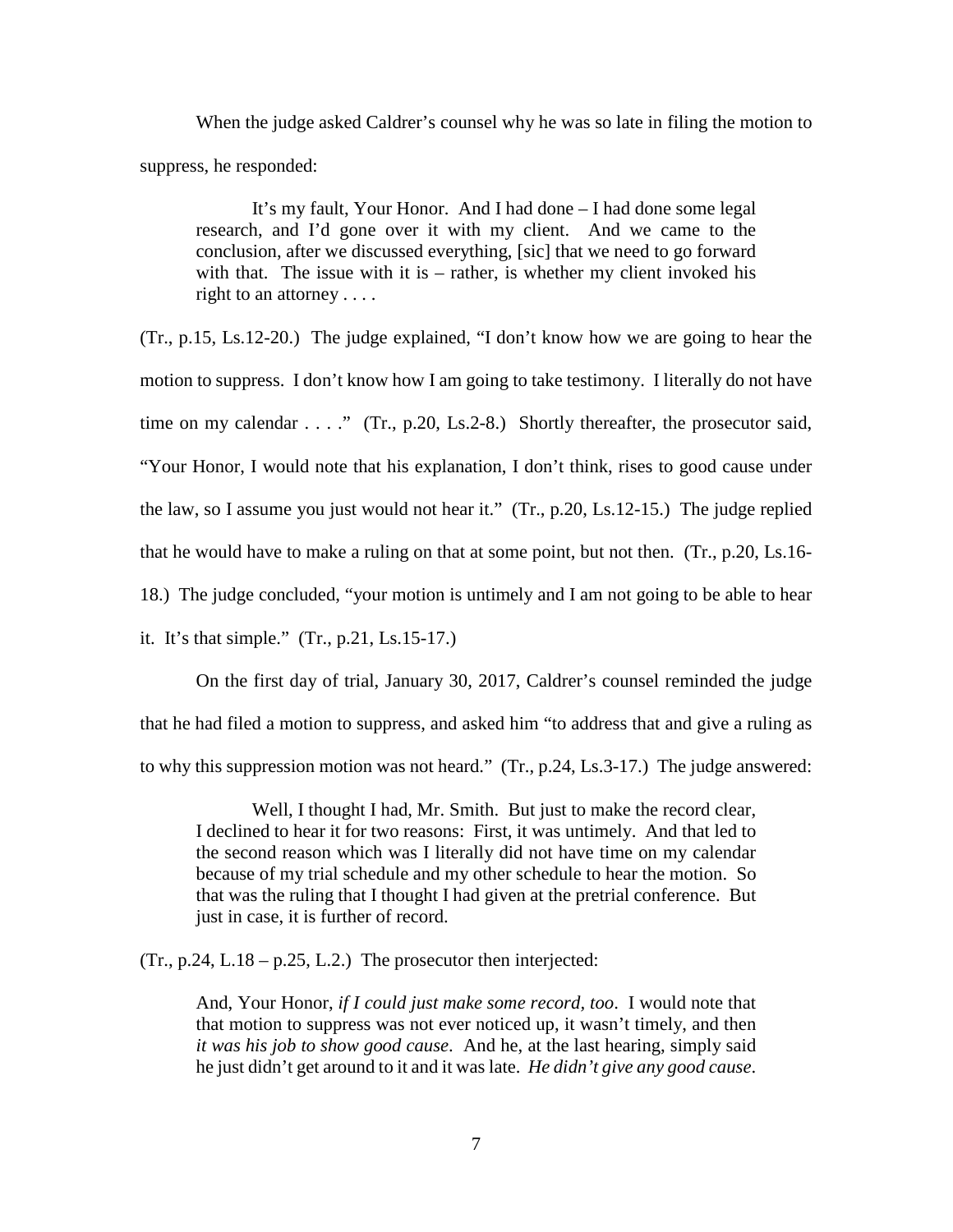(Tr., p.25, Ls.10-17 (emphasis added).) The judge replied, "Well, Mr. Dinger, I'll let the record stand on that."  $(Tr, p.25, Ls.18-19)$ .

By telling the prosecutor, "I'll let the record stand *on that*," the trial judge clearly adopted the prosecutor's preceding statement, presented to make "some record," that "it was [Caldrer's] "job to show good cause" and he "didn't give any good cause." (Tr., p.25, Ls.10-17.) Although the trial court had previously focused on the untimeliness of Caldrer's motion and its unavailability to hear it, in the end the court ruled that Caldrer failed to demonstrate good cause. Caldrer has failed to show that the district court did not make such a ruling.

Even if the trial court did not explicitly (or by adoption) find that Caldrer failed to show "excusable neglect" for the untimely filing of his suppression motion, such a finding is implicit in the court's adoption of the prosecutor's "good cause" comments, and may be considered by this Court on appeal. See State v. Middleton, 114 Idaho 377, 757 P.2d 240 (Ct. App. 1988) ("[T]he failure of the trial court to make findings of fact, when ruling on a suppression motion, does not automatically constitute reversible error.").

Because the district court made the necessary finding that Caldrer failed to show good cause or excusable neglect, Caldrer has failed to establish any basis for remand or reversal.

## D. The District Court's Denial Of Caldrer's Suppression Motion Should Be Affirmed On The Alternative Ground That He Failed To Notice His Motion For Hearing

Although Caldrer represented in his suppression motion that he was requesting oral argument, he never "brought [the motion] on for hearing" by noticing it for hearing as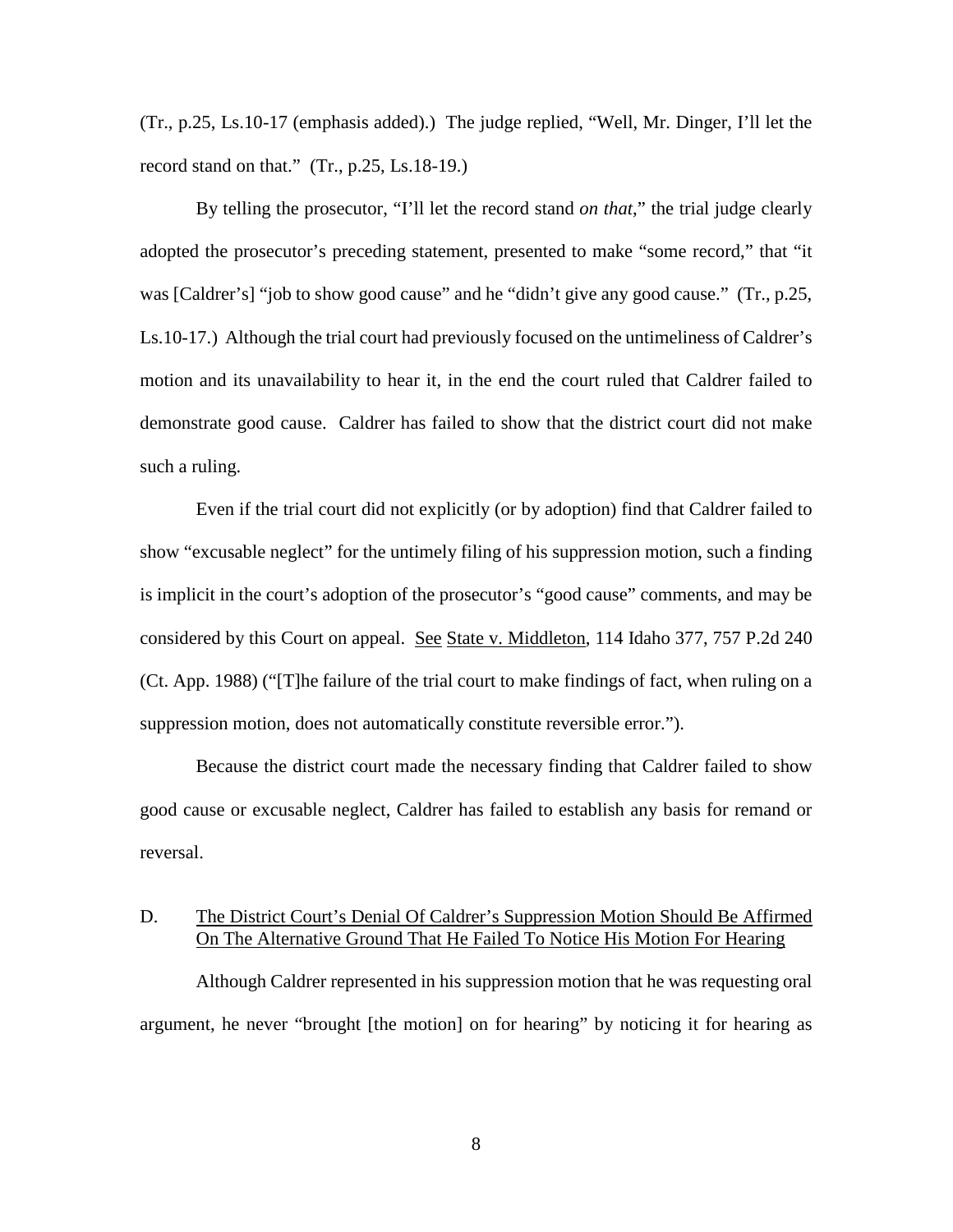required. See Rule 12(d), I.C.R.<sup>[3](#page-12-0)</sup> As discussed above, during the hearing on January 17, 2017, Caldrer's attorney said that he apparently "put the wrong case number on the [suppression] motion for hearing[,]" and that the motion could possibly be heard on January 23, 2017. (Tr., p.11, Ls.9-22.) However, the prosecutor informed the court that he was unavailable on that day (Tr., p.12, Ls.4-11), and following more discussion, the court stated, "[b]ut filing a motion to suppress that late and then not having it set for hearing – so I even don't really know about them until I see a notice of hearing or for some other reason it gets brought to my attention." (Tr., p.16, Ls.2-6.)

On January 30, 2017, the first day of trial, Caldrer's attorney asked the court for a ruling on whether there was "good cause" or "excusable neglect" for the untimely filing of the suppression motion. (Tr., p.24, Ls.14-17.) In an attempt to "make some record," the prosecutor said, "I would note that *that motion to suppress was not ever noticed up*, it wasn't timely, and then it was his job to show good cause." (Tr., p.25, Ls. 12-14 (emphasis added).) The district court embraced the prosecutor's comments, stating, "I'll let the record stand on that." (Tr., p.25, Ls.18-19.) Just as the district court acknowledged in adopting the prosecutor's comments, the record on appeal does not include a notice of hearing for Caldrer's motion to suppress. The court's denial of Caldrer's motion should be affirmed on that alternative basis.

The Idaho Supreme Court addressed a similar issue, albeit in a civil context, in Bettwieser v. New York Irrigation Dist., 154 Idaho 317, 297 P.3d 1134 (2013). On appeal

 $\overline{a}$ 

<span id="page-12-0"></span> $3$  Idaho Criminal Rule 12(d)'s requirement that, in felony cases, motions to suppress must "be brought on for hearing" within 14 days after filing or 48 hours before trial," can only mean that the moving party must file notice of such hearing.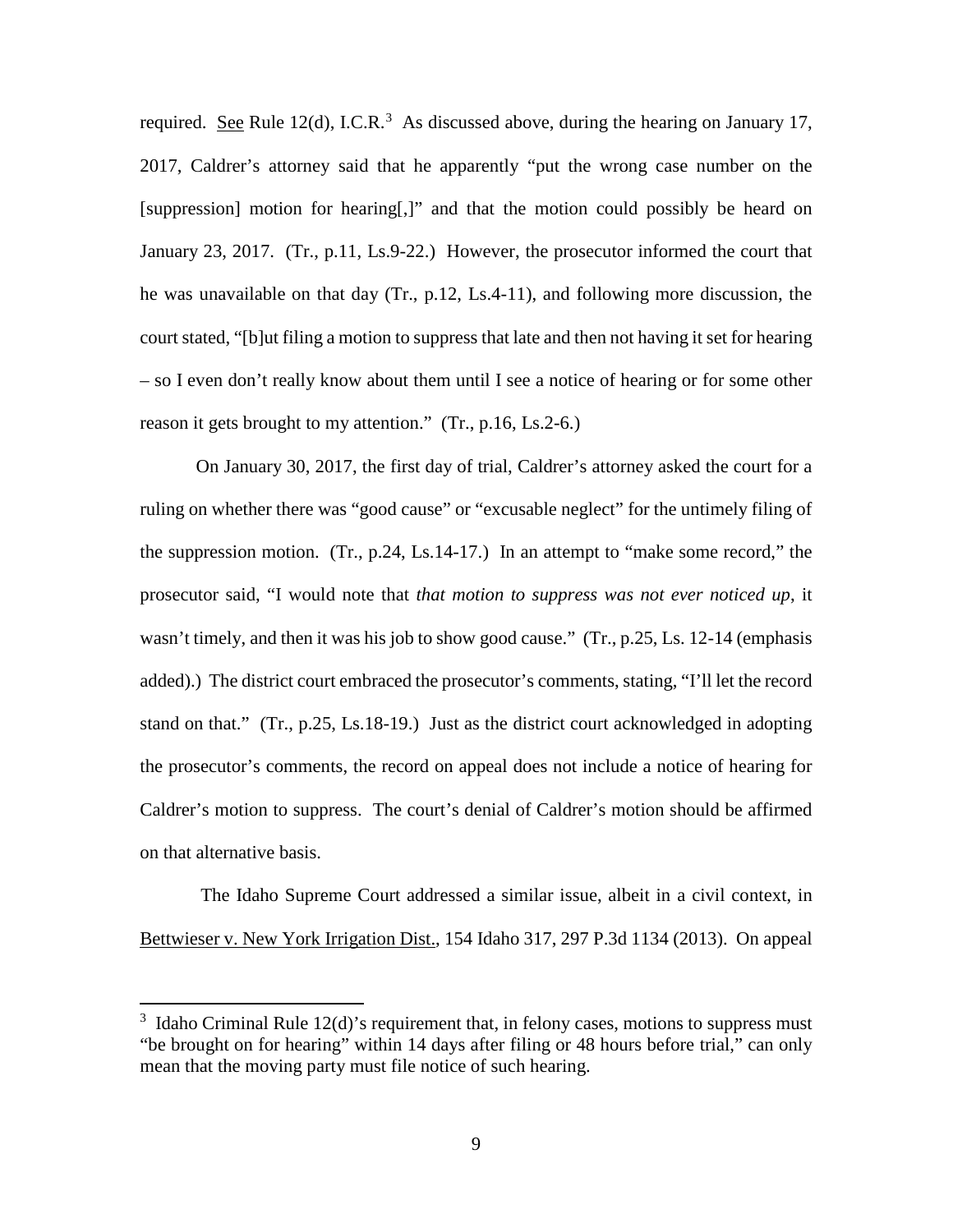from an adverse judgment following a bench trial in a breach of contract action, Bettwieser argued that "the district court erred by failing to rule on all of his pre-trial motions." Id. at 327, 297 P.3d at 1144. The Idaho Supreme Court rejected Bettwieser's argument because the record showed Bettwieser, a *pro se* litigant, never noticed the pretrial motions for hearing. Id. The Court reasoned:

Attorneys are expected to know the rules of the forum, and pro se litigants are not afforded a more lenient standard. *Michalk v. Michalk*, 148 Idaho 224, 229, 220 P.3d 580, 585 (2009). As explained above, the Rules of Civil Procedure permit a district court to set a party's motion for hearing sua sponte. I.R.C.P. 6(e)(2). However, we also explained that under the local rules of the Fourth Judicial District, parties are required to schedule motion hearings with the clerk of the presiding judge and "only those civil matters which have been scheduled for hearing by the clerks as provided by this rule and noticed for hearing pursuant to Rules  $5(a)$  and  $7(b)$ , I.R.C.P., will be heard by the court." Idaho  $4<sup>th</sup>$  Jud. Dist. Rule 2.

Here, the district court reminded Bettwieser on more than one occasion that he must schedule a hearing before the court would rule on a motion. Bettwieser has not identified any instance where the district court failed to address and rule on any motion that Bettwieser had properly scheduled and noticed for hearing. *The district court did not err in declining to rule on motions that Bettwieser failed to notice for hearing.*

Bettwieser, 154 Idaho at 327, 297 P.3d at 1144 (emphasis added).

The reasoning and result of Bettwieser are persuasive in this case. Caldrer's trial counsel was expected to know the rules for setting up a hearing on his suppression motion. If Caldrer's attorney desired a hearing on his suppression motion, it was his obligation to schedule it  $-i.e.,$  cause it to "be brought on for hearing" within the proper timeframe. Rule 12(d), I.C.R. Because he failed to do so, Caldrer cannot show that the district court erred by (allegedly) failing to render a ruling on whether there was good cause or excusable neglect for filing his untimely suppression motion. Even if the district court did not rule on whether Caldrer showed good cause or excusable neglect for the untimely filing of his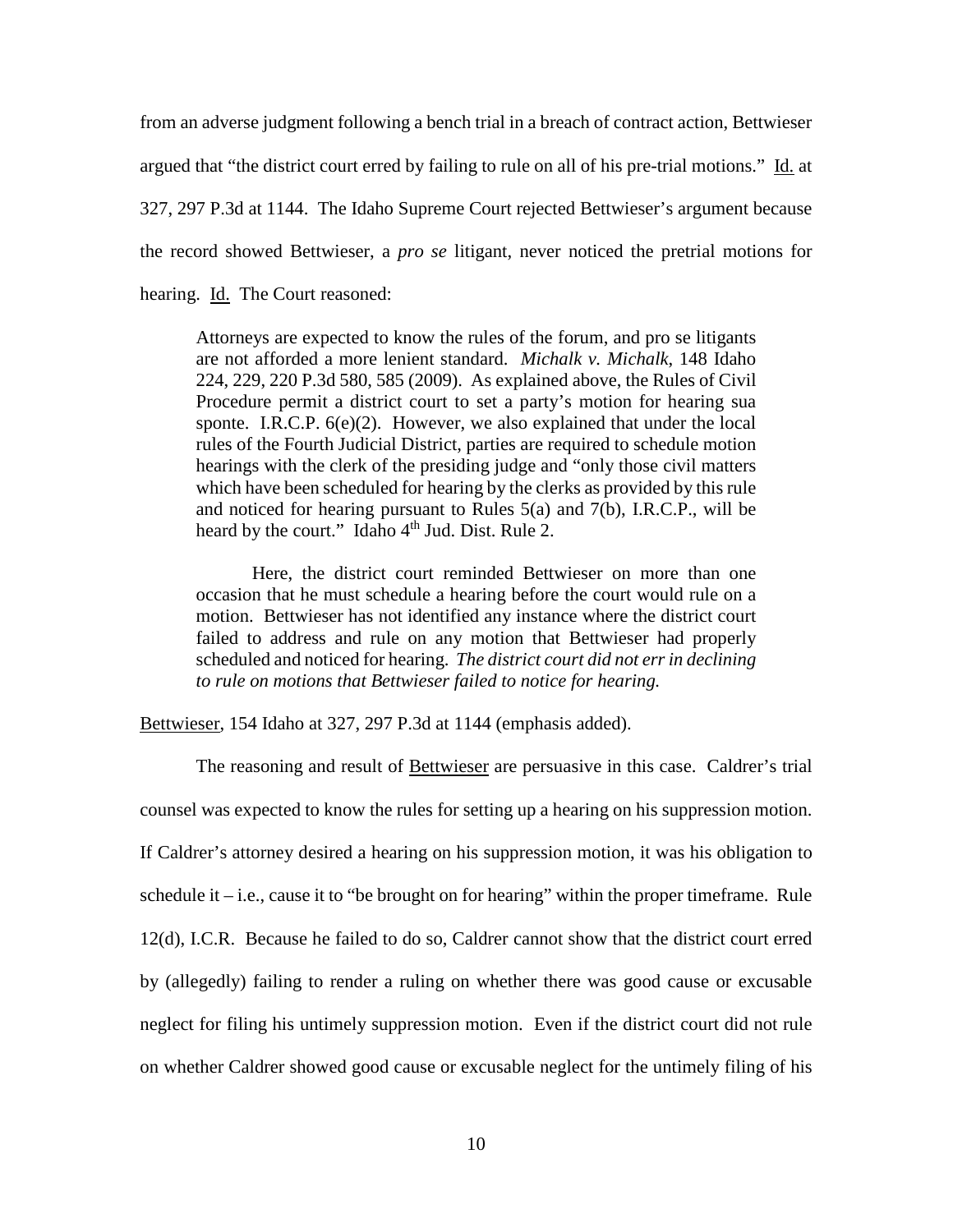suppression motion, the denial of the motion was correct, although on different grounds, and should be upheld on this alternative basis. State v. Stewart, 149 Idaho 383, 234 P.3d 707, 712 (2010) (affirming denial of motion on correct theory, one not reached by trial court); McKinney v. State, 133 Idaho 695, 700, 992 P.2d 144, 149 (1999) (if trial court reaches the correct result by erroneous theory, appellate court will affirm upon the correct theory).

#### **CONCLUSION**

The state respectfully requests that this Court affirm Caldrer's convictions and sentences.

DATED this 14th day of March, 2018.

 /s/ John C. McKinney\_\_\_\_\_\_\_\_\_\_\_\_\_\_\_\_\_\_ JOHN C. McKINNEY Deputy Attorney General